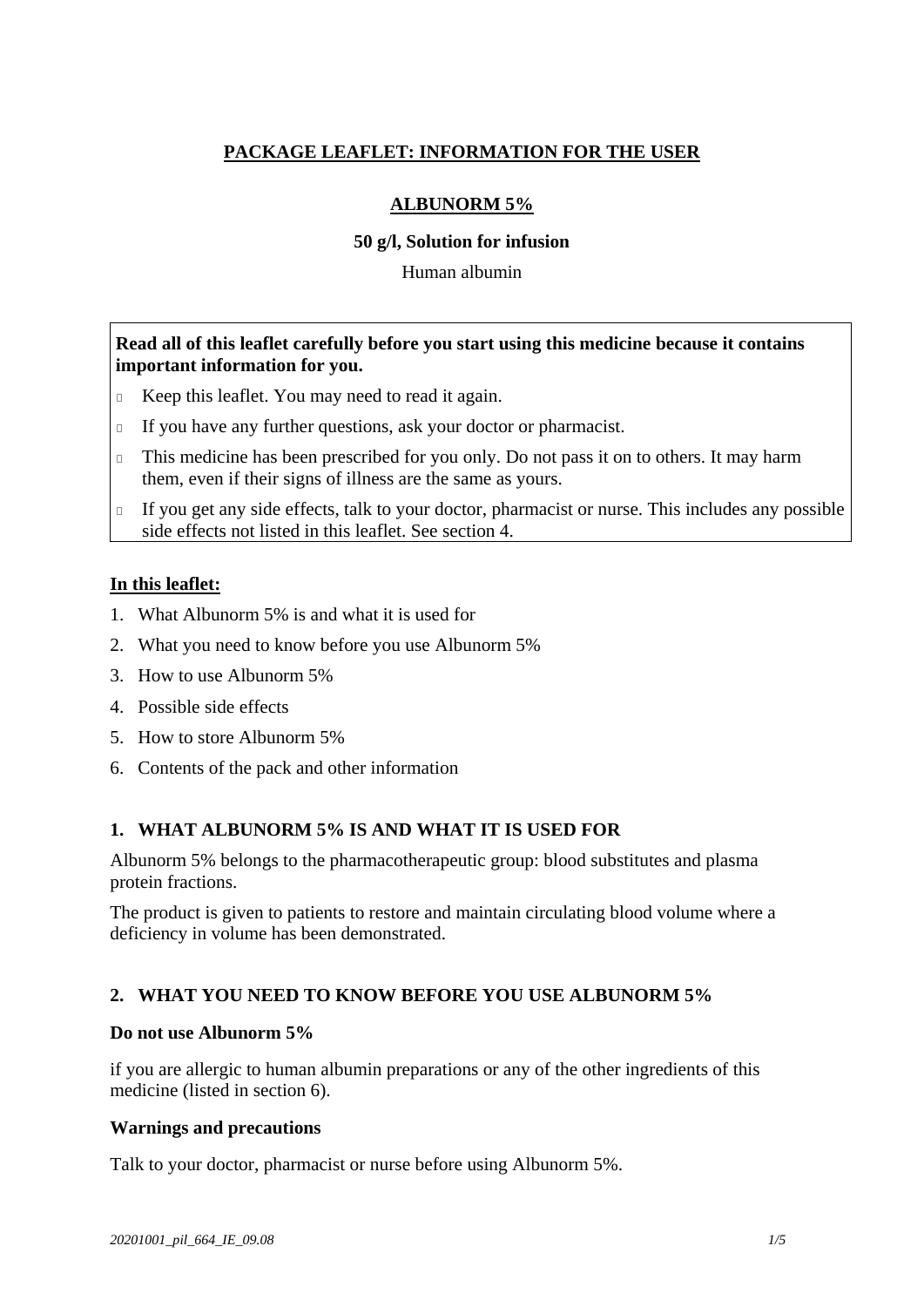### Take special care with Albunorm 5%

- if you are at special risk from increased blood volume e.g. in case of severe heart disorders, high blood pressure, dilated veins of the oesophagus, fluid in the lung, bleeding disorders, severely lowered red blood cell count or without urine output.
- when there are signs for increased blood volume (headache, breathing disorder, jugular vein congestion) or increased blood pressure. The infusion should be stopped immediately.
- when there are signs of an allergic reaction. The infusion should be stopped immediately.
- when it is used in patients with severe traumatic brain injury.

### Virus safety

When medicines are made from human blood or plasma, certain measures are put in place to prevent infections being passed on to patients. These include:

- careful selection of blood and plasma donors to make sure those at risk of carrying infections are excluded
- testing of each donation and pools of plasma for signs of virus/infections
- steps included by the manufacturers in the processing of the blood or plasma that can inactivate or remove viruses.

Despite these measures, when medicines prepared from human blood or plasma are administered, the possibility of passing on infection cannot be totally excluded. This also applies to any unknown or emerging viruses or other types of infections.

There are no reports of virus infections with albumin manufactured to European Pharmacopoeia specifications by established processes.

It is strongly recommended that every time you receive a dose of Albunorm 5% the name and batch number of the product are recorded in order to maintain a record of the batches used.

# **Other medicines and Albunorm 5%**

No interactions of human albumin with other products are known so far. However, Albunorm 5% solution should not be mixed in the same infusion with other drugs, whole blood or packed red cells. Tell your doctor or pharmacist if you are taking, have recently taken or might take any other medicines.

# **Pregnancy and breast-feeding**

Human albumin is a normal constituent of human blood. No harmful effects are known when this product is used during pregnancy or breast-feeding. Particular care should be taken to adjust blood volume in pregnant women.

Ask your doctor for advice before taking any medicine.

# **Driving and using machines**

There are no indications that human albumin impairs the ability to drive or to operate machines.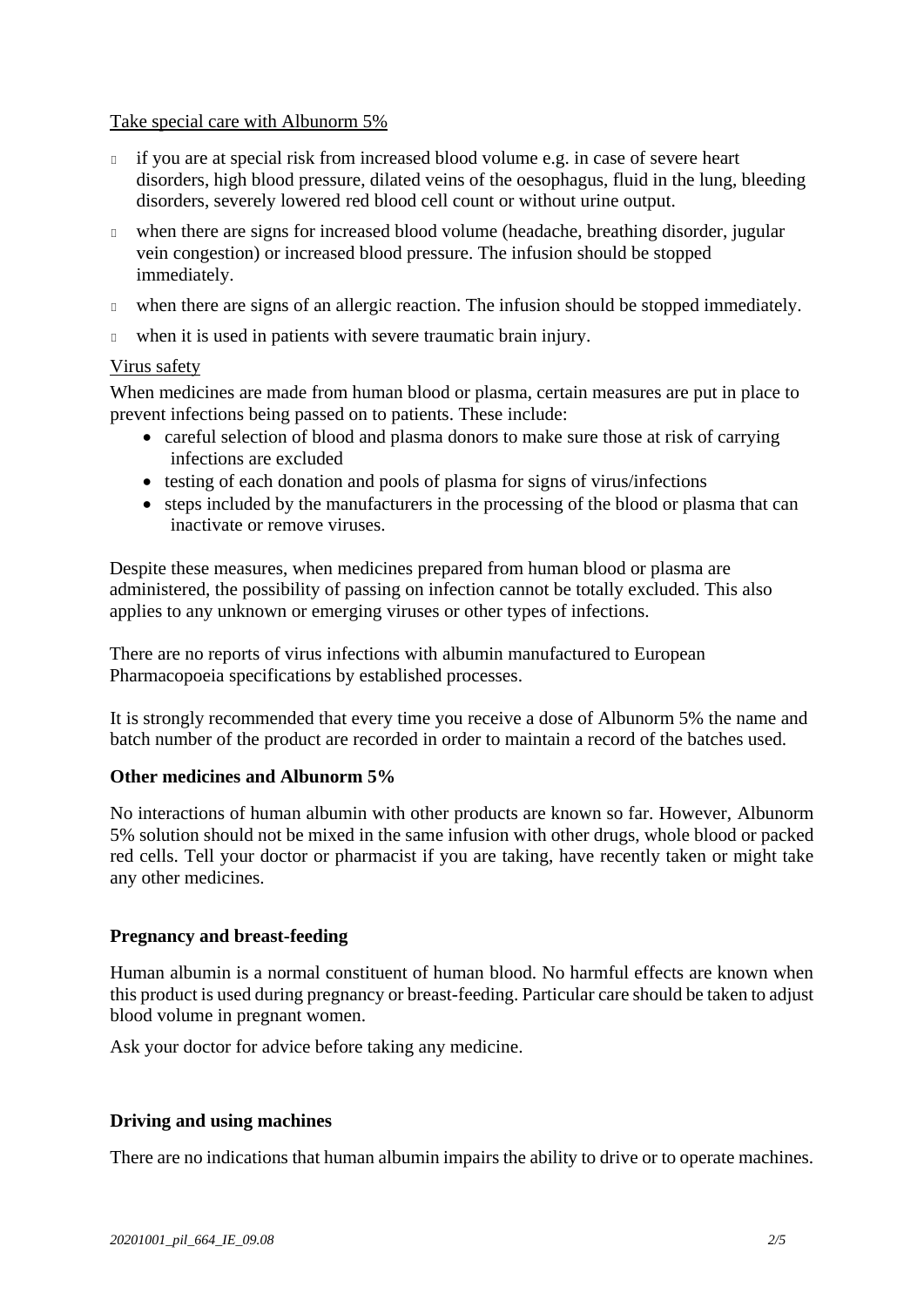# **Albunorm 5% contains sodium**

This medicine contains 331 - 368 mg sodium (main component of cooking/table salt) per 100 ml albumin solution. This is equivalent to up to 18.4% of the recommended maximum daily dietary intake of sodium for an adult.

### **3. HOW TO USE ALBUNORM 5%**

Albunorm 5% is ready for use as an infusion ("drip") into a vein. The dosage and infusion rate (how quickly you are given albumin into a vein) will depend on your particular condition. Your doctor will decide what treatment is best for you.

Instructions

- The product should be brought to room or body temperature before use.
- The solution should be clear and should not have a deposit.
- Any unused solution should be discarded.
- If you have any further questions on the use of this product, ask your doctor or pharmacist.

### **If you use more Albunorm 5% than you should**

If the dosage and rate of infusion are too high, you may develop headache, high blood pressure and discomfort breathing. The infusion should be stopped immediately and your doctor will decide if any other treatment is necessary.

# **4. POSSIBLE SIDE EFFECTS**

Like all medicines, this medicine can cause side effects, although not everybody gets them.

Side effects after infusion of human albumin are rare and they normally disappear when the infusion-rate is slowed down or stopped.

Rare: affects 1 to 10 users in 10,000:

Flush, urticaria, fever and nausea.Very rare: affects less than 1 user in 10,000:

Shock due to hypersensitivity reaction.

Frequency not known: cannot be estimated from the available data:

Confusional state; headache; increased or decreased heart rate; high blood pressure or low blood pressure; heat sensation; [shortage](http://dict.leo.org/se?lp=ende&p=/Mn4k.&search=shortage) [of](http://dict.leo.org/se?lp=ende&p=/Mn4k.&search=of) [breath;](http://dict.leo.org/se?lp=ende&p=/Mn4k.&search=breath) nausea; nettle rash; swelling around eyes, nose, mouth; rash; increased sweating; fever; chills.

#### Reporting of suspected adverse reactions

If you get any side effects, talk to your doctor, pharmacist or nurse. This includes any possible side effects not listed in this leaflet. You can also report side effects directly (see details below).

HPRA Pharmacovigilance Website: www.hpra.ie By reporting side effects you can help provide more information on the safety of this medicine.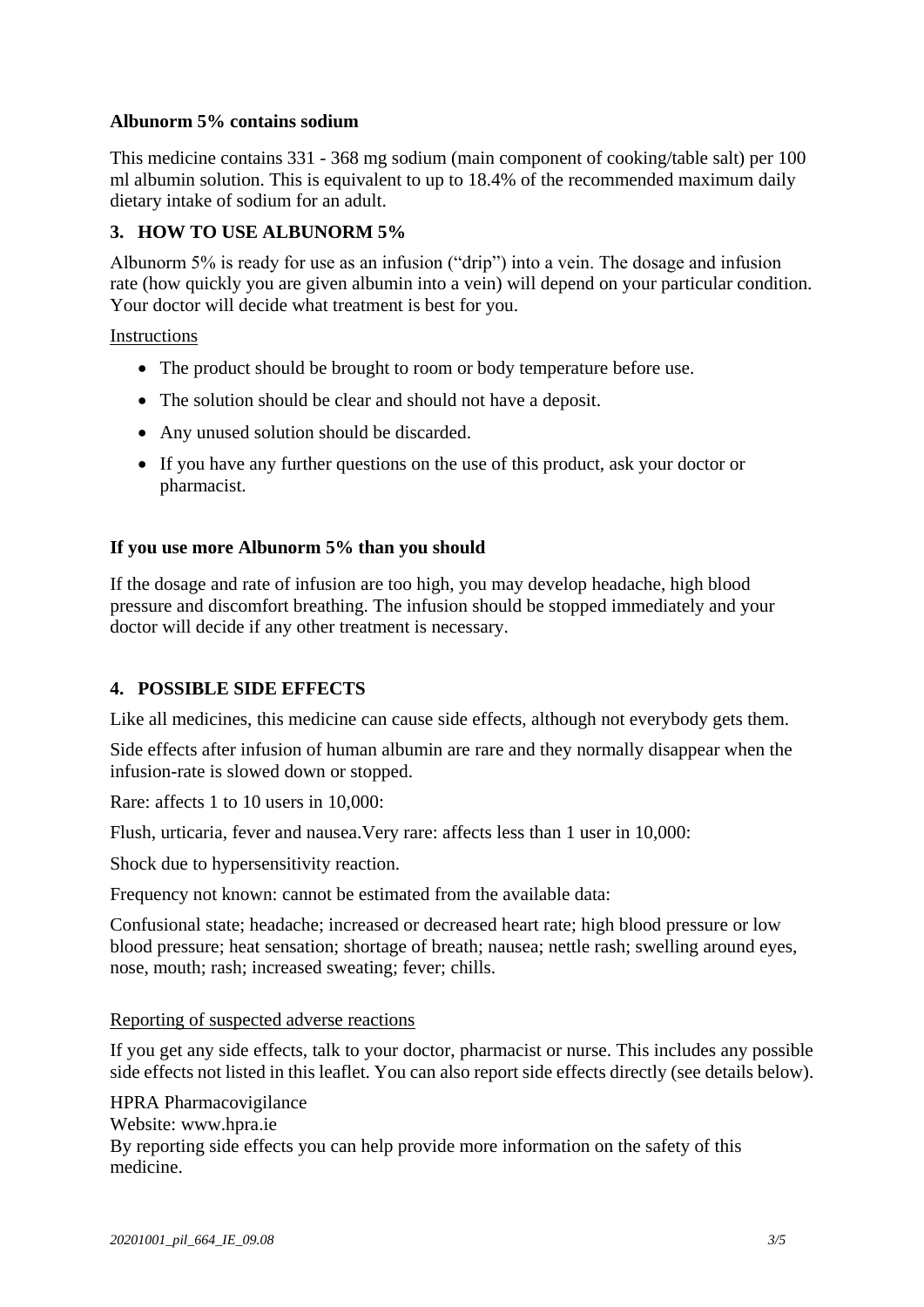# **5. HOW TO STORE ALBUNORM 5%**

Keep this medicine out of the sight and reach of children.

Do not use this medicine after expiry date which is stated on the label and the carton. The expiry date refers to the last day of that month.

Do not store above 25°C. Store in the original package in order to protect from light. Do not freeze.

Once the infusion container has been opened, the contents should be used immediately.

The solution should be clear or slightly opalescent. Do not use solutions which are cloudy or have deposits.

Medicines should not be disposed of via wastewater or household waste. Ask your pharmacist how to dispose of medicines no longer required. These measures will help to protect the environment.

### **6. CONTENTS OF THE PACK AND OTHER INFORMATION**

#### **What Albunorm 5% contains**

- The active substance is 50  $g/l$  human albumin derived from human plasma (bottle of 100, 250, 500 ml).
- The other ingredients are sodium chloride, N-Acetyl-DL-tryptophan, caprylic acid and water for injections.

#### **What Albunorm 5% looks like and contents of the pack:**

Albunorm 5% is a solution for infusion in a bottle (100 ml - pack size of 1 and 10) Albunorm 5% is a solution for infusion in a bottle (250 ml - pack size of 1 and 10) Albunorm 5% is a solution for infusion in a bottle (500 ml - pack size of 1)

The solution is clear, yellow, amber or green.

Not all pack sizes may be marketed in all countries.

#### **Marketing Authorisation Holder and Manufacturers:**

Octapharma (IP) SPRL Allée de la Recherche 65 1070 Anderlecht Belgium

This medicinal product is authorised in the Member States of the EEA under the following names: **Albunorm :** Czech Republic, Denmark, Italy

**Albunorm 5%:** Belgium, Bulgaria, Cyprus, Germany, Ireland, Iceland, Luxemburg, Malta, Netherlands, Poland, Portugal, Slovak Republic, Spain, United Kingdom